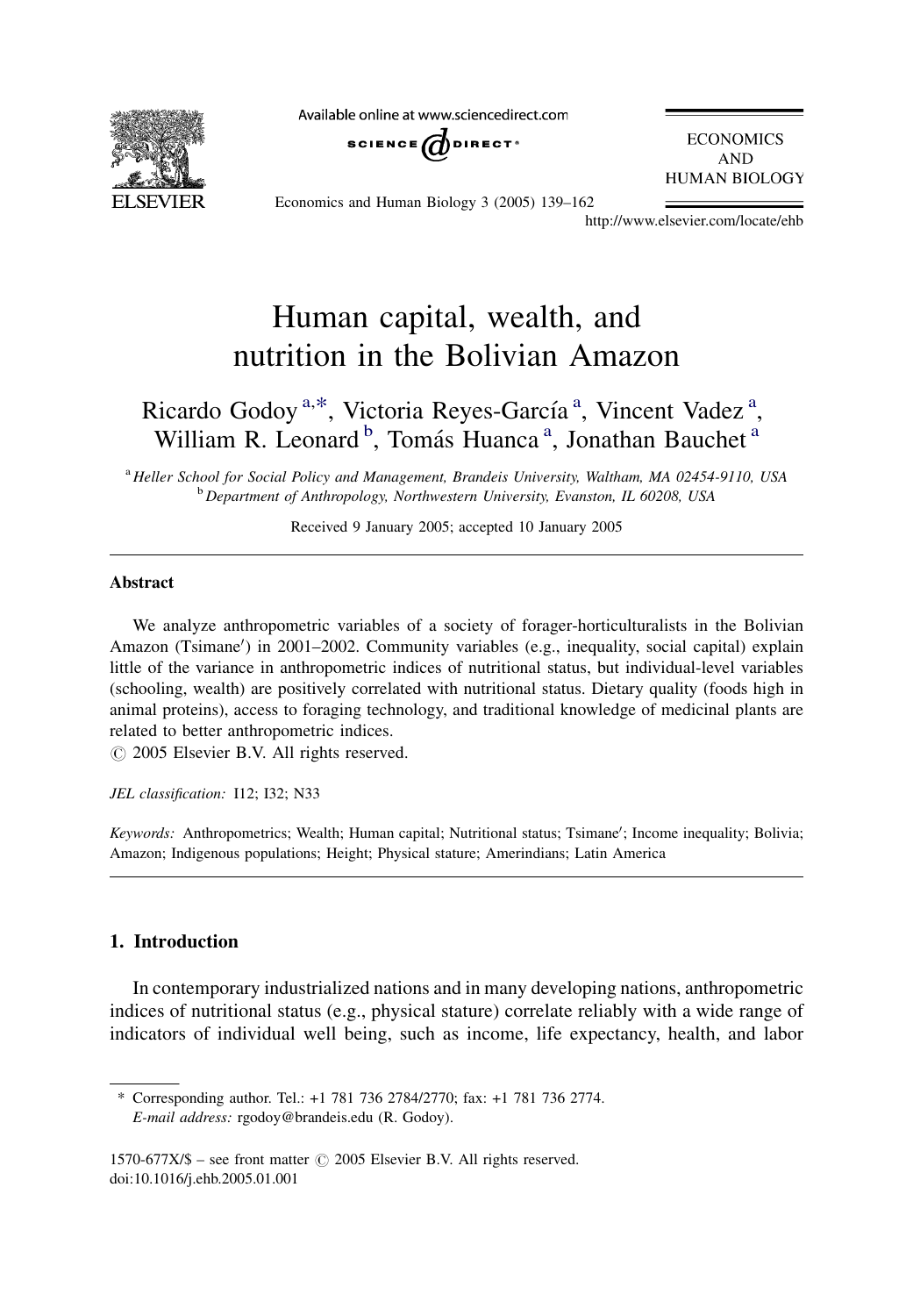productivity ([Steckel and Rose, 2002; Fogel, 1994; Komlos, 1989; Steckel, 1995, 2003;](#page--1-0) [Strauss and Thomas, 1998](#page--1-0)). Historical evidence suggests that during the early stages of industrialization, anthropometric indices deteriorated despite income growth. Historical case studies from Japan, Britain, Austria, Hungary, Ireland, and the United States suggest that during the early stages of industrialization adults from rural areas had higher physical stature than their urban counterparts [\(Baten, 2000; Komlos, 1987, 1989, 2003; Mokyr and](#page--1-0) [Grada, 1994; Shay, 1994\)](#page--1-0). Komlos calls the downswings in physical stature during the early stages of industrialization ''one of the most amazing findings'' of historical anthropometric studies, and attributes it to growing income inequality, increase in the relative price of food and animal proteins, losses of food during farm-to-city transport, population growth, to unsanitary conditions in cities, as well as to commercialization that brought about a substantial changes in relative prices ([Komlos, 1994\)](#page--1-0).

We study a contemporary small-scale, pre-industrial society of foragers and horticulturalists in the Bolivian Amazon, the Tsimane', to identify the covariates of nutritional status among adults (18 years of age and older) during the early stages of sustained participation in a market economy. The results can complement earlier findings obtained on rural self-sufficient populations in a historical setting. Why did self-sufficient peasants and farmers during the initial stages of industrialization in the 18th and 19th centuries enjoyed better nutritional status than their urban counterparts despite having lower income as first suggested in [Komlos \(1985\)?](#page--1-0) Studies in early-industrial societies suggest that nutritional status improved as the distance from the village to the city increased, presumably because distance shielded people from the unsanitary conditions of cities and because the countryside had greater availability of food and lower prices for staples (Komlos, 1995; [Shay, 1994\)](#page--1-0).

Studies in economic history as well as in social epidemiology from industrialized nations suggest that income inequality harms health [\(Kawachi, 2000; Komlos, 1994;](#page--1-0) [Wilkinson, 1996](#page--1-0)) partly because it creates psychosocial stress [\(Wilkinson, 1997](#page--1-0)), erodes social capital [\(Kawachi and Kennedy, 2002\)](#page--1-0), and makes it harder to agree on the provision of public goods ([Deaton, 2003; Putnam et al., 1993](#page--1-0)). Estimating the effect of income inequality and social capital on health in contemporary industrial societies is hard because confounding variables such as government transfers, immigration, and racial and ethnic heterogeneity come into play. Estimating the effects of income inequality and social capital in 18th and 19th-century industrial societies is even harder owing to the shortage of information, particularly information related to social capital. Contemporary preindustrial, small-scale societies provide an alternative setting to explore the relations of interest since they lack most of these confounding variables.

Yet, unlike in industrialized nations, in small-scale, contemporary pre-industrial societies income inequality might have a modest effect on health because there is likely to be little income inequality owing to social norms of sharing and redistribution ([Godoy,](#page--1-0) [2001; Gurven et al., 2000; Kaplan and Hill, 1985\)](#page--1-0), and because the same social norms should protect individual health from the presumably harmful effects of income inequality.

More importantly, the Tsimane' allow one to test whether standard determinants of nutritional status in industrialized nations, such as income, wealth, and human capital hold in societies with different institutional arrangements. To illustrate: if the relation between nutritional status and income, wealth, or human capital displays standard diminishing